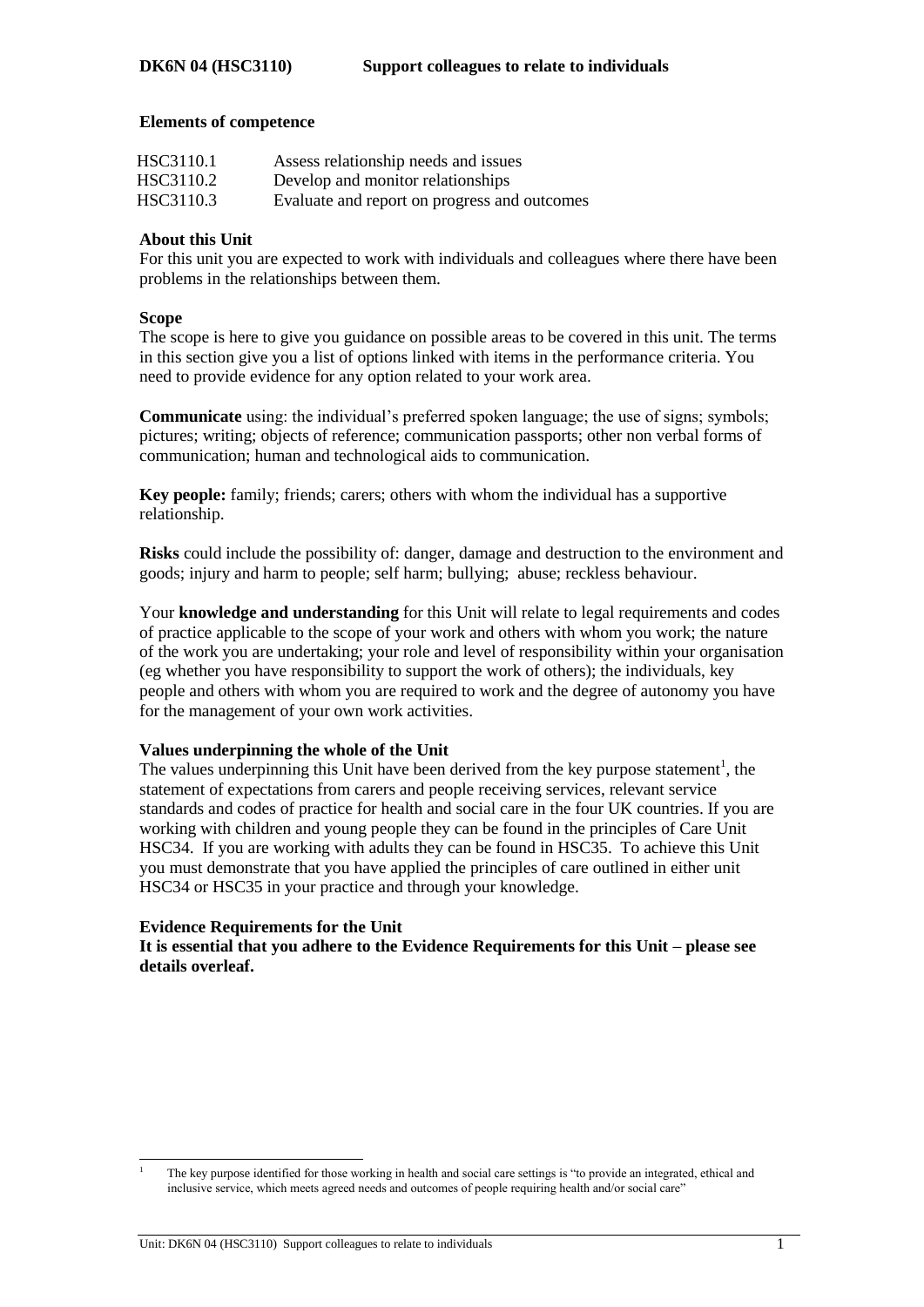| SPECIFIC EVIDENCE REQUIREMENTS FOR THIS UNIT                                                                                                                                                                                                                                                                                                                                                                                                                                                                                                                                                                                                                                                                                                                                                                                                                                                                                                                                                                                                                                                                                                                                |
|-----------------------------------------------------------------------------------------------------------------------------------------------------------------------------------------------------------------------------------------------------------------------------------------------------------------------------------------------------------------------------------------------------------------------------------------------------------------------------------------------------------------------------------------------------------------------------------------------------------------------------------------------------------------------------------------------------------------------------------------------------------------------------------------------------------------------------------------------------------------------------------------------------------------------------------------------------------------------------------------------------------------------------------------------------------------------------------------------------------------------------------------------------------------------------|
| <b>Simulation:</b>                                                                                                                                                                                                                                                                                                                                                                                                                                                                                                                                                                                                                                                                                                                                                                                                                                                                                                                                                                                                                                                                                                                                                          |
| Simulation is <b>NOT</b> permitted for any part of this unit.                                                                                                                                                                                                                                                                                                                                                                                                                                                                                                                                                                                                                                                                                                                                                                                                                                                                                                                                                                                                                                                                                                               |
| The following forms of evidence ARE mandatory:                                                                                                                                                                                                                                                                                                                                                                                                                                                                                                                                                                                                                                                                                                                                                                                                                                                                                                                                                                                                                                                                                                                              |
| Direct Observation: Your assessor or an expert witness must observe you in real<br>work activities which provide a significant amount of the performance criteria for<br>most of the elements in this unit. For example how you use team meetings, in-<br>service training and informal discussion to support your colleagues.<br>Reflective Account/professional discussion: These will be a description of your<br>$\bullet$<br>practice in particular situations. For example you may be in a supervisory role<br>where you could write about the ways in which you use this to support colleagues,<br>encourage them to improve their skills, or how you assist them to access<br>appropriate training to gain new skills.                                                                                                                                                                                                                                                                                                                                                                                                                                              |
| Competence of performance and knowledge could also be demonstrated using a                                                                                                                                                                                                                                                                                                                                                                                                                                                                                                                                                                                                                                                                                                                                                                                                                                                                                                                                                                                                                                                                                                  |
| variety of evidence from the following:                                                                                                                                                                                                                                                                                                                                                                                                                                                                                                                                                                                                                                                                                                                                                                                                                                                                                                                                                                                                                                                                                                                                     |
| Questioning/professional discussion: May be used to provide evidence of<br>knowledge, legislation, policies and procedures which cannot be fully evidenced<br>through direct observation or reflective accounts. In addition the assessor/expert<br>witness may also ask questions to clarify aspects of your practice.<br><b>Expert Witness:</b> A designated expert witness may provide direct observation of<br>$\bullet$<br>practice, questioning, professional discussion and feedback on reflective accounts.<br>Witness testimony: Can be a confirmation or authentication of the activities<br>٠<br>described in your evidence which your assessor has not seen. This could be<br>provided by a work colleague or an individual receiving care.<br>Products: These can be supervision records, evaluation reports, diary evidence of<br>٠<br>day to day practice, individual's care plans.<br>You need not put confidential records in your portfolio, they can remain where<br>they are normally stored and be checked by your assessor and internal verifier. If<br>you do include them in your portfolio they should be anonymised to ensure<br>confidentiality. |
| <b>GENERAL GUIDANCE</b>                                                                                                                                                                                                                                                                                                                                                                                                                                                                                                                                                                                                                                                                                                                                                                                                                                                                                                                                                                                                                                                                                                                                                     |
| Prior to commencing this unit you should agree and complete an assessment plan<br>٠<br>with your assessor which details the assessment methods you will be using, and<br>the tasks you will be undertaking to demonstrate your competence.<br>Evidence must be provided for ALL of the performance criteria ALL of the<br>knowledge and the parts of the scope that are relevant to your job role.<br>The evidence must reflect the policies and procedures of your workplace and be<br>٠<br>linked to current legislation, values and the principles of best practice within the<br>Care Sector. This will include the National Service Standards for your areas of<br>work and the individuals you care for.<br>All evidence must relate to your own work practice.                                                                                                                                                                                                                                                                                                                                                                                                       |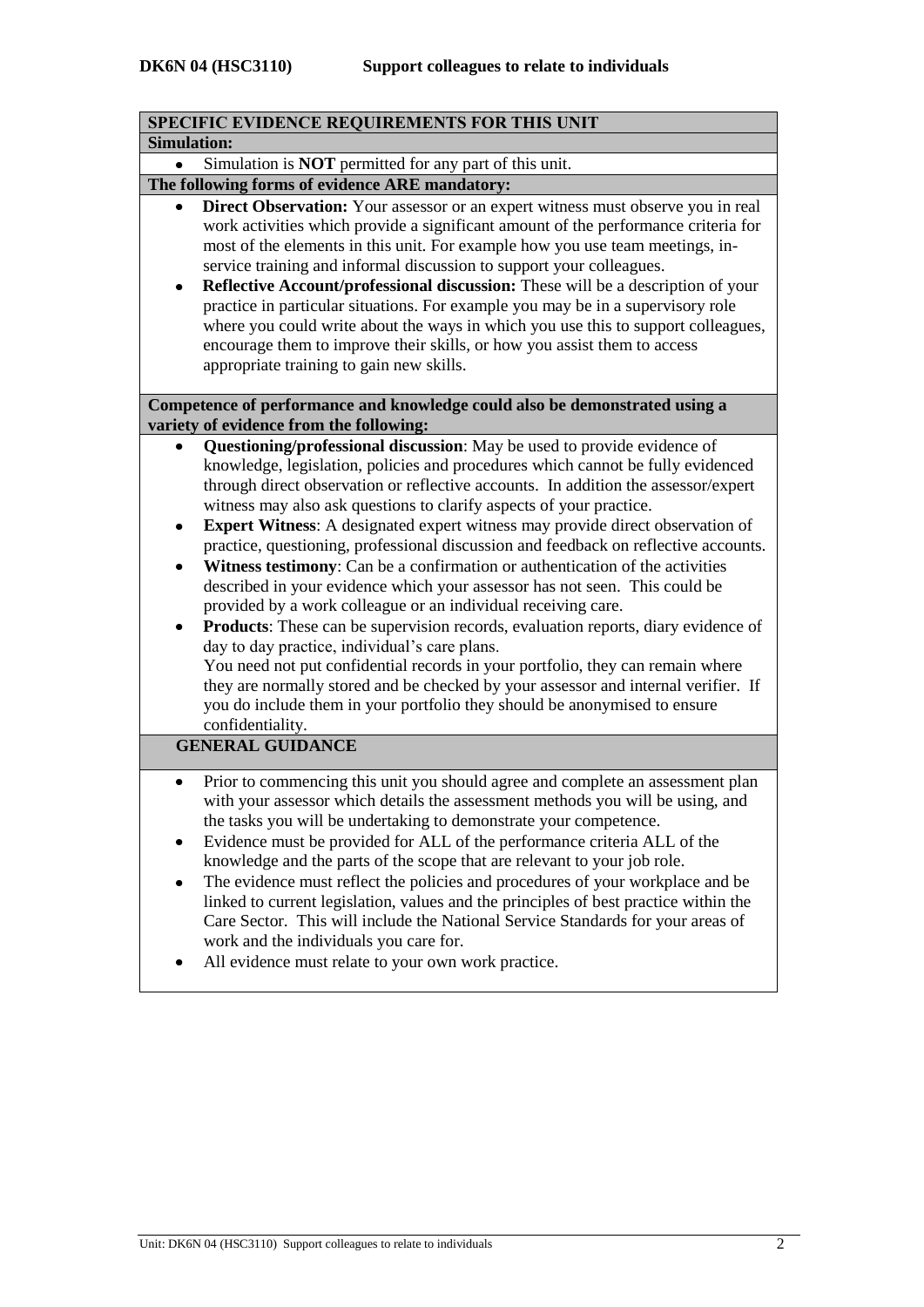## **KNOWLEDGE SPECIFICATION FOR THIS UNIT**

Competent practice is a combination of the application of skills and knowledge informed by values and ethics. This specification details the knowledge and understanding required to carry out competent practice in the performance described in this unit.

When using this specification **it is important to read the knowledge requirements in relation to expectations and requirements of your job role**.

**You need to provide evidence for ALL knowledge points listed below. There are a variety of ways this can be achieved so it is essential that you read the 'knowledge evidence' section of the Assessment Guidance.**

| practice:                                                                                                                                                                                                                                                                                                                                                                                                                                                                                                                                                                       | <b>Numbers</b>                                                                                                                                                                                                                                                                                                |
|---------------------------------------------------------------------------------------------------------------------------------------------------------------------------------------------------------------------------------------------------------------------------------------------------------------------------------------------------------------------------------------------------------------------------------------------------------------------------------------------------------------------------------------------------------------------------------|---------------------------------------------------------------------------------------------------------------------------------------------------------------------------------------------------------------------------------------------------------------------------------------------------------------|
|                                                                                                                                                                                                                                                                                                                                                                                                                                                                                                                                                                                 |                                                                                                                                                                                                                                                                                                               |
| <b>Values</b>                                                                                                                                                                                                                                                                                                                                                                                                                                                                                                                                                                   |                                                                                                                                                                                                                                                                                                               |
| Legal and organisational requirements on equality, diversity,<br>discrimination, rights, confidentiality and sharing of information<br>when relating to individuals.                                                                                                                                                                                                                                                                                                                                                                                                            |                                                                                                                                                                                                                                                                                                               |
| interest of individuals at the centre of everything you do, whilst<br>enabling them to take responsibility (as far as they are able and<br>within any restrictions placed upon them) and make and<br>communicate their own decisions about their lives, actions and<br>risks when relating to individuals.                                                                                                                                                                                                                                                                      |                                                                                                                                                                                                                                                                                                               |
| for their own care and protection, the rights and responsibilities of<br>key people and your role and responsibilities in relating to<br>individuals relationship problems.                                                                                                                                                                                                                                                                                                                                                                                                     |                                                                                                                                                                                                                                                                                                               |
| (a)<br>inclusively<br>(b)<br>in ways that do not discriminate<br>in ways which take account of their rights and preferences<br>(c)<br>in ways that acknowledges cultural, ethnic, spiritual, social<br>(d)<br>and language backgrounds and their gender and sexual<br>preferences                                                                                                                                                                                                                                                                                               |                                                                                                                                                                                                                                                                                                               |
|                                                                                                                                                                                                                                                                                                                                                                                                                                                                                                                                                                                 |                                                                                                                                                                                                                                                                                                               |
| Codes of practice and conduct, and standards and guidance relevant<br>to your own and the roles, responsibilities, accountability and<br>duties of others when relating to individuals.                                                                                                                                                                                                                                                                                                                                                                                         |                                                                                                                                                                                                                                                                                                               |
| procedures and practices for:<br>data protection, including recording, reporting, storage,<br>(a)<br>security and sharing of information<br>(b)<br>health and safety<br>risk assessment and management<br>(c)<br>protecting individuals from danger, harm and abuse<br>(d)<br>relating to individuals<br>(e)<br>working with others to provide integrated services<br>(f)<br>Practice and service standards relevant to your work setting and for<br>supporting individuals with relationship problems and the<br>boundaries of your own relationships with individuals and key |                                                                                                                                                                                                                                                                                                               |
|                                                                                                                                                                                                                                                                                                                                                                                                                                                                                                                                                                                 | How to provide active support and place the preferences and best<br>Dilemmas between the individual's rights and their responsibilities<br>How to relate to individuals:<br>Legislation and organisational policy and procedures<br>Current local, UK legislation and organisational requirements,<br>people. |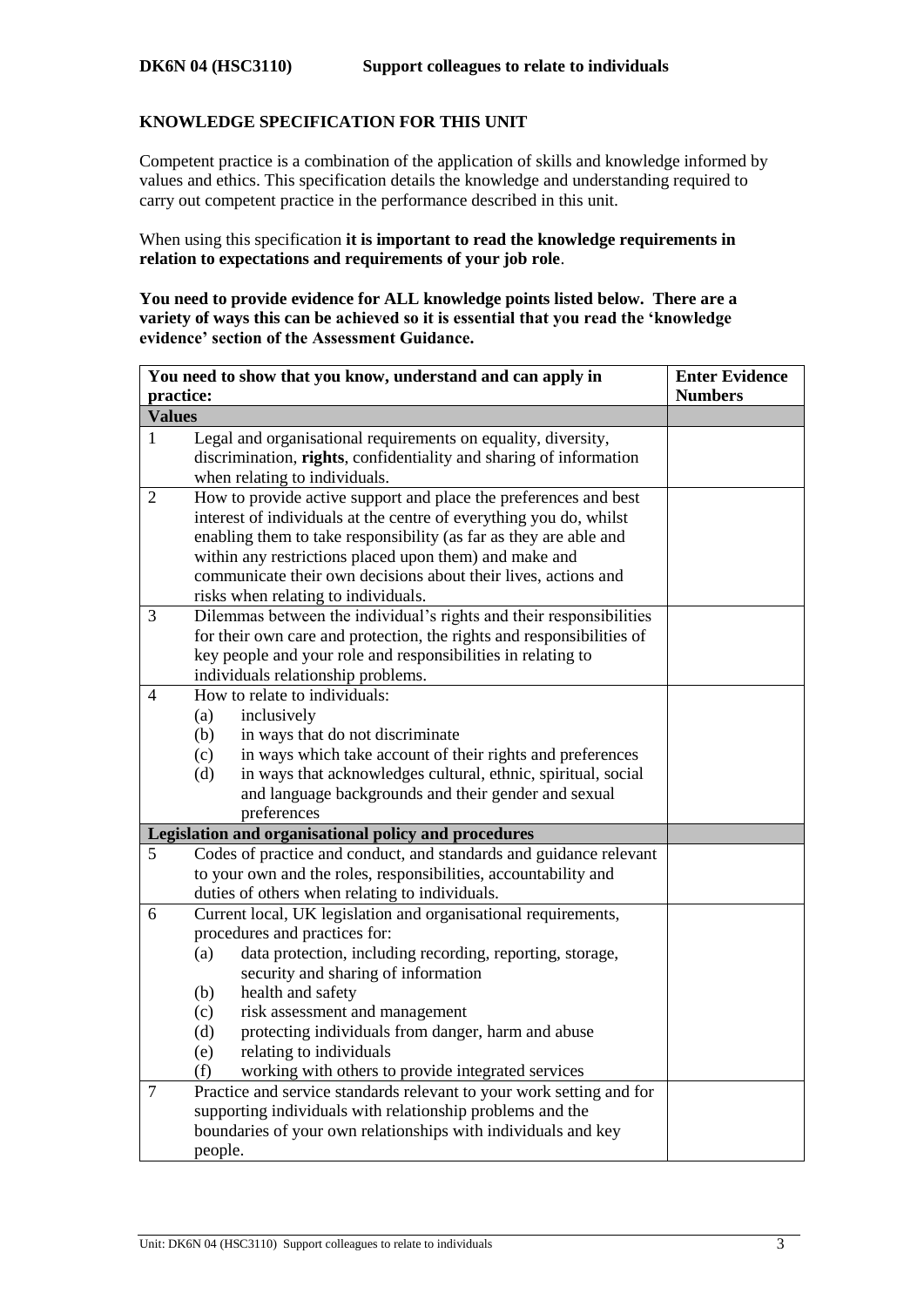| You need to show that you know, understand and can apply in | <b>Enter Evidence</b>                                                 |  |
|-------------------------------------------------------------|-----------------------------------------------------------------------|--|
| practice:                                                   | <b>Numbers</b>                                                        |  |
| 8                                                           | How to access records and information on the needs, views and         |  |
|                                                             | preferences of individuals and key people regarding relationship      |  |
|                                                             | problems.                                                             |  |
| <b>Theory and practice</b>                                  |                                                                       |  |
| 9                                                           | How and where to access information and support that can inform       |  |
|                                                             | your practice when relating to individuals.                           |  |
| 10                                                          | How you can access, review and evaluate information about             |  |
|                                                             | relationships generally and for specific individuals.                 |  |
| 11                                                          | Government reports, inquiries and research relevant to relationships  |  |
|                                                             | with individuals.                                                     |  |
| 12                                                          | Theories relevant to the individuals with whom you work, about:       |  |
|                                                             | aspects of human growth and development and how these<br>(a)          |  |
|                                                             | can affect and be affected by relationships                           |  |
|                                                             | identity, self-esteem and self image and how this can be<br>(b)       |  |
|                                                             | affected by relationships                                             |  |
| 13                                                          | Social and psychological factors that can affect relationships.       |  |
| 14                                                          | The ways in which relationships are formed, may change and can        |  |
|                                                             | be ended and the effect this may have on individuals and the role     |  |
|                                                             | they have in promoting the individual's well-being.                   |  |
| 15                                                          | How power and influence can be used and abused when relating to       |  |
|                                                             | individuals.                                                          |  |
| 16                                                          | Types of relationships and behaviour in those relationships that can  |  |
|                                                             | be beneficial and those that can be detrimental to individuals.       |  |
| 17                                                          | Situations when individuals, key people and others may be at risk     |  |
|                                                             | from relationships and how to assess and deal with these.             |  |
| 18                                                          | Actions and conditions that might enhance and inhibit relationships   |  |
|                                                             | with individuals and ways of resolving difficult relationship issues. |  |
| 19                                                          | The support you may need when dealing with those who have             |  |
|                                                             | difficult relationships and how to access this.                       |  |
| 20                                                          | Factors influencing roles, relationships and communication within     |  |
|                                                             | families.                                                             |  |
| 21                                                          | The physical conditions and emotional factors which may have an       |  |
|                                                             | effect on relationships.                                              |  |
| 22                                                          | Methods that are effective in forming, maintaining, withdrawing       |  |
|                                                             | from and passing on relationships with individuals to others.         |  |
| 23                                                          | Effective ways of communicating with individuals, key people,         |  |
|                                                             | colleagues and others within and outside your organisation.           |  |
| 24                                                          | Effective ways of resolving relationship issues.                      |  |
| 25                                                          | Conditions and issues you are likely to face in your relationships    |  |
|                                                             | with individuals, families, carers, groups and communities.           |  |
| 26                                                          | The responsibilities and limits of your relationships with            |  |
|                                                             | individuals, key people and others.                                   |  |
| 27                                                          | Effective methods to support other staff who are having difficulties  |  |
|                                                             | in relationships with individuals, key people and others.             |  |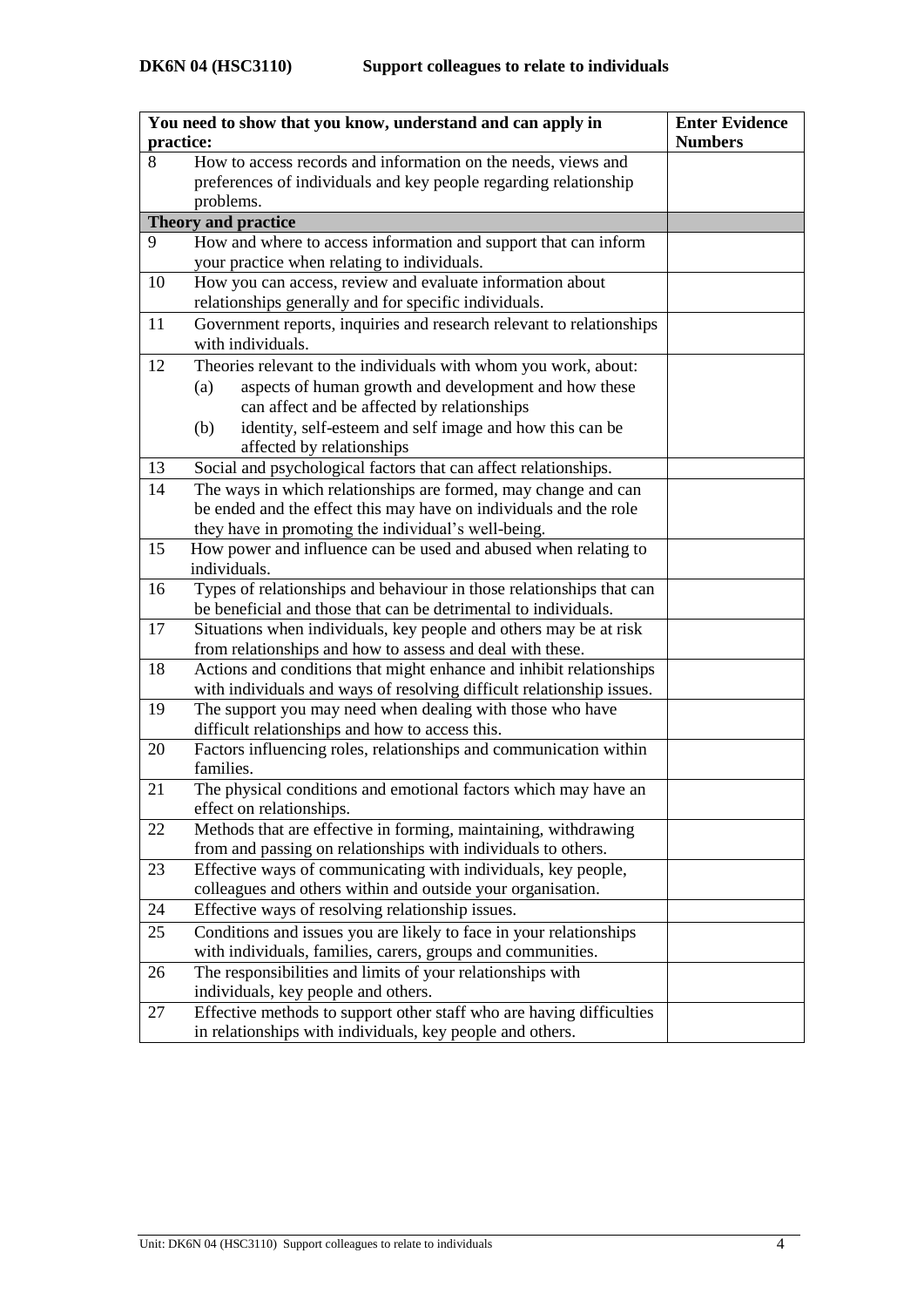| Performance criteria |                                            |  |    |    |   |   |    |
|----------------------|--------------------------------------------|--|----|----|---|---|----|
|                      |                                            |  | RA | EW | O | P | WT |
| 1                    | You work with individuals, key people,     |  |    |    |   |   |    |
|                      | colleagues and others to identify and      |  |    |    |   |   |    |
|                      | communicate relationship difficulties.     |  |    |    |   |   |    |
| 2                    | You seek information and advice to help    |  |    |    |   |   |    |
|                      | you understand and address relationship    |  |    |    |   |   |    |
|                      | difficulties.                              |  |    |    |   |   |    |
| 3                    | You balance the views of, individuals,     |  |    |    |   |   |    |
|                      | key people and colleagues involved,        |  |    |    |   |   |    |
|                      | where relationship issues have been        |  |    |    |   |   |    |
|                      | highlighted.                               |  |    |    |   |   |    |
| 4                    | You discuss with the staff involved        |  |    |    |   |   |    |
|                      | alternative and positive ways they could   |  |    |    |   |   |    |
|                      | deal with difficult relationships.         |  |    |    |   |   |    |
| 5                    | You support staff and individuals to       |  |    |    |   |   |    |
|                      | develop positive relationships.            |  |    |    |   |   |    |
| 6                    | You seek and acquire specialist advice     |  |    |    |   |   |    |
|                      | and support, to help identify the best     |  |    |    |   |   |    |
|                      | ways to address relationship issues that   |  |    |    |   |   |    |
|                      | are outside your competence to deal with.  |  |    |    |   |   |    |
| 7                    | You treat information accessed, given and  |  |    |    |   |   |    |
|                      | acquired about individuals, confidentially |  |    |    |   |   |    |
|                      | and according to legal and organisational  |  |    |    |   |   |    |
|                      | requirements.                              |  |    |    |   |   |    |

## **HSC3110.1 Assess relationship needs and issues**

# **HSC3110.2 Develop and monitor relationships**

| Performance criteria |                                           |  |    |    |   |   |    |
|----------------------|-------------------------------------------|--|----|----|---|---|----|
|                      |                                           |  | RA | EW | 0 | P | WT |
|                      | You use your skills, expertise and        |  |    |    |   |   |    |
|                      | knowledge of:                             |  |    |    |   |   |    |
|                      | relationships with individuals<br>(a)     |  |    |    |   |   |    |
|                      | relationships between staff and<br>(b)    |  |    |    |   |   |    |
|                      | individuals                               |  |    |    |   |   |    |
|                      | the particular individual<br>(c)          |  |    |    |   |   |    |
|                      | to inform how you should develop your     |  |    |    |   |   |    |
|                      | relationship with them                    |  |    |    |   |   |    |
|                      | You address conflicts appropriately.      |  |    |    |   |   |    |
| 3                    | You highlight and use the individual's    |  |    |    |   |   |    |
|                      | abilities, expertise and experience in a  |  |    |    |   |   |    |
|                      | positive way when relating to them.       |  |    |    |   |   |    |
| $\overline{4}$       | You relate to, provide active support and |  |    |    |   |   |    |
|                      | communicate with individuals in ways      |  |    |    |   |   |    |
|                      | that take account of their needs and      |  |    |    |   |   |    |
|                      | preferences.                              |  |    |    |   |   |    |

*EW* = *Expert Witness P P <i>Product (Work) P Product (Work) WT* = *Witness Testimony* 

*DO* = Direct Observation *RA* = Reflective Account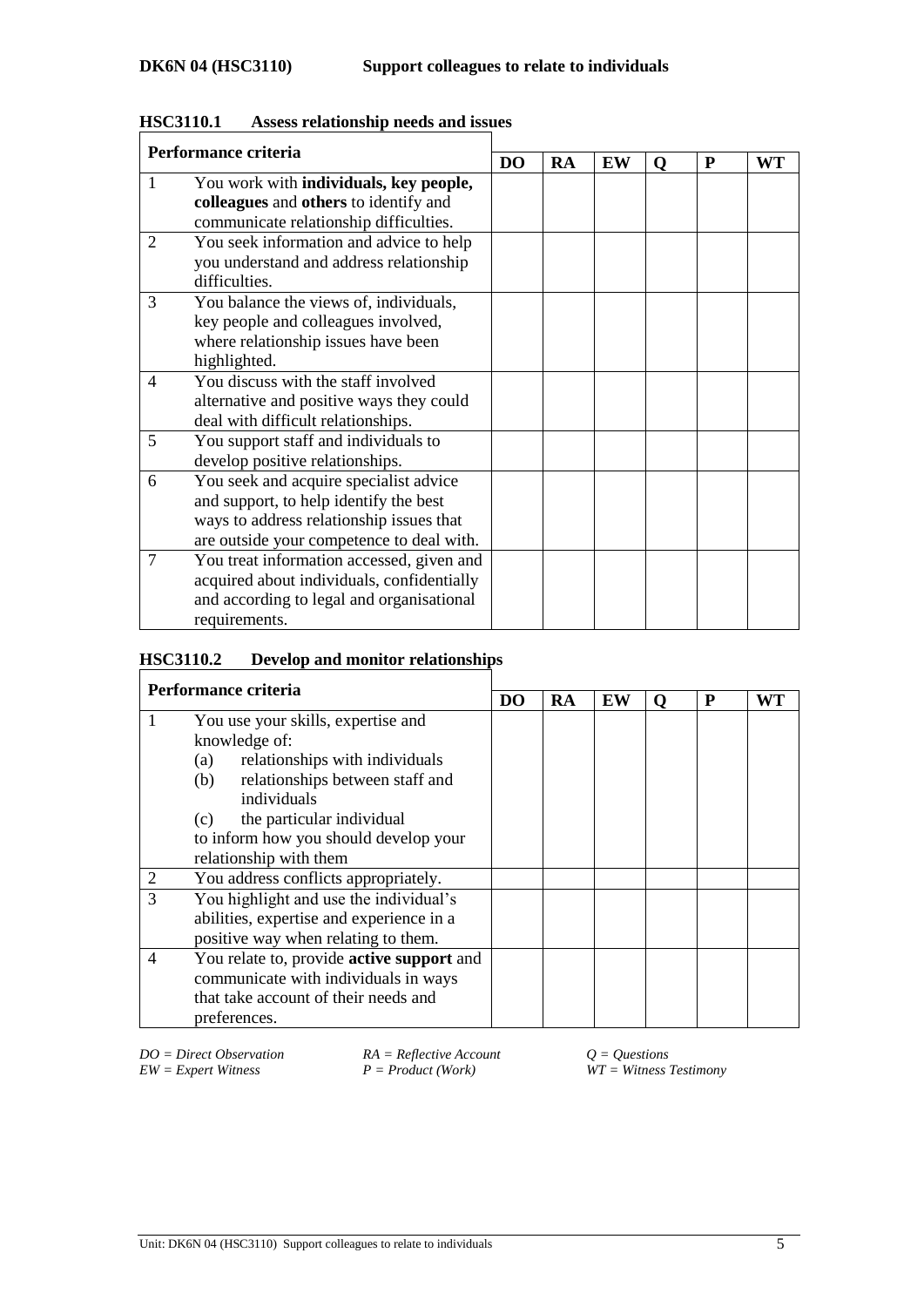| Performance criteria |                                           |  |           |    |   |   |    |
|----------------------|-------------------------------------------|--|-----------|----|---|---|----|
|                      |                                           |  | <b>RA</b> | EW | Ő | P | WT |
| 5                    | You review, observe and actively          |  |           |    |   |   |    |
|                      | acknowledge positive aspects of your      |  |           |    |   |   |    |
|                      | relationship with individuals.            |  |           |    |   |   |    |
| 6                    | You support individuals to identify and   |  |           |    |   |   |    |
|                      | resolve relationship issues.              |  |           |    |   |   |    |
| $\overline{7}$       | You support individuals and key people    |  |           |    |   |   |    |
|                      | to understand and agree:                  |  |           |    |   |   |    |
|                      | when the individual is ready to<br>(a)    |  |           |    |   |   |    |
|                      | move from your relationship               |  |           |    |   |   |    |
|                      | how this should be done<br>(b)            |  |           |    |   |   |    |
|                      | who should take over<br>(c)               |  |           |    |   |   |    |
|                      | any associated risks<br>(d)               |  |           |    |   |   |    |
| 8                    | You involve other staff at an appropriate |  |           |    |   |   |    |
|                      | time and in a way that causes minimum     |  |           |    |   |   |    |
|                      | disruption and concern.                   |  |           |    |   |   |    |
| 9                    | You seek additional support where your    |  |           |    |   |   |    |
|                      | expertise, experience and knowledge is    |  |           |    |   |   |    |
|                      | inadequate to relate to individuals       |  |           |    |   |   |    |
|                      | appropriately.                            |  |           |    |   |   |    |

## **HSC3110.2 Develop and monitor relationships (cont)**

## **HSC3110.3 Evaluate and report on progress and outcomes**

| Performance criteria |                                             |           |           |    |   |   |    |
|----------------------|---------------------------------------------|-----------|-----------|----|---|---|----|
|                      |                                             | <b>DO</b> | <b>RA</b> | EW | O | P | WT |
| 1                    | You support individuals and key people      |           |           |    |   |   |    |
|                      | to:                                         |           |           |    |   |   |    |
|                      | identify the criteria by which<br>(a)       |           |           |    |   |   |    |
|                      | successful relationships should be          |           |           |    |   |   |    |
|                      | evaluated for the individual                |           |           |    |   |   |    |
|                      | identify methods they could use to<br>(b)   |           |           |    |   |   |    |
|                      | evaluate the relationships                  |           |           |    |   |   |    |
|                      | take part in the evaluation<br>(c)          |           |           |    |   |   |    |
| 2                    | You identify and use appropriate methods    |           |           |    |   |   |    |
|                      | to evaluate relationships between           |           |           |    |   |   |    |
|                      | individuals and staff, including yourself.  |           |           |    |   |   |    |
| 3                    | You identify, with individuals, effective   |           |           |    |   |   |    |
|                      | aspects of their relationships with you and |           |           |    |   |   |    |
|                      | other staff, and those that could be        |           |           |    |   |   |    |
|                      | improved.                                   |           |           |    |   |   |    |
| 4                    | You identify, with colleagues, where and    |           |           |    |   |   |    |
|                      | what additional expertise is required and   |           |           |    |   |   |    |
|                      | how this can be accessed or managed.        |           |           |    |   |   |    |
| 5                    | You record and report the progress and      |           |           |    |   |   |    |
|                      | outcomes at:                                |           |           |    |   |   |    |
|                      | agreed times<br>(a)                         |           |           |    |   |   |    |
|                      | within confidentiality agreements<br>(b)    |           |           |    |   |   |    |
|                      | according to legal and<br>(c)               |           |           |    |   |   |    |
|                      | organisational requirements                 |           |           |    |   |   |    |

*DO* = Direct Observation<br>  $EW =$  Expert Witness<br>  $P =$  Product (Work)<br>  $W =$  Witness 2

 $\overline{W}T = \textit{Witness}$  *Testimony*